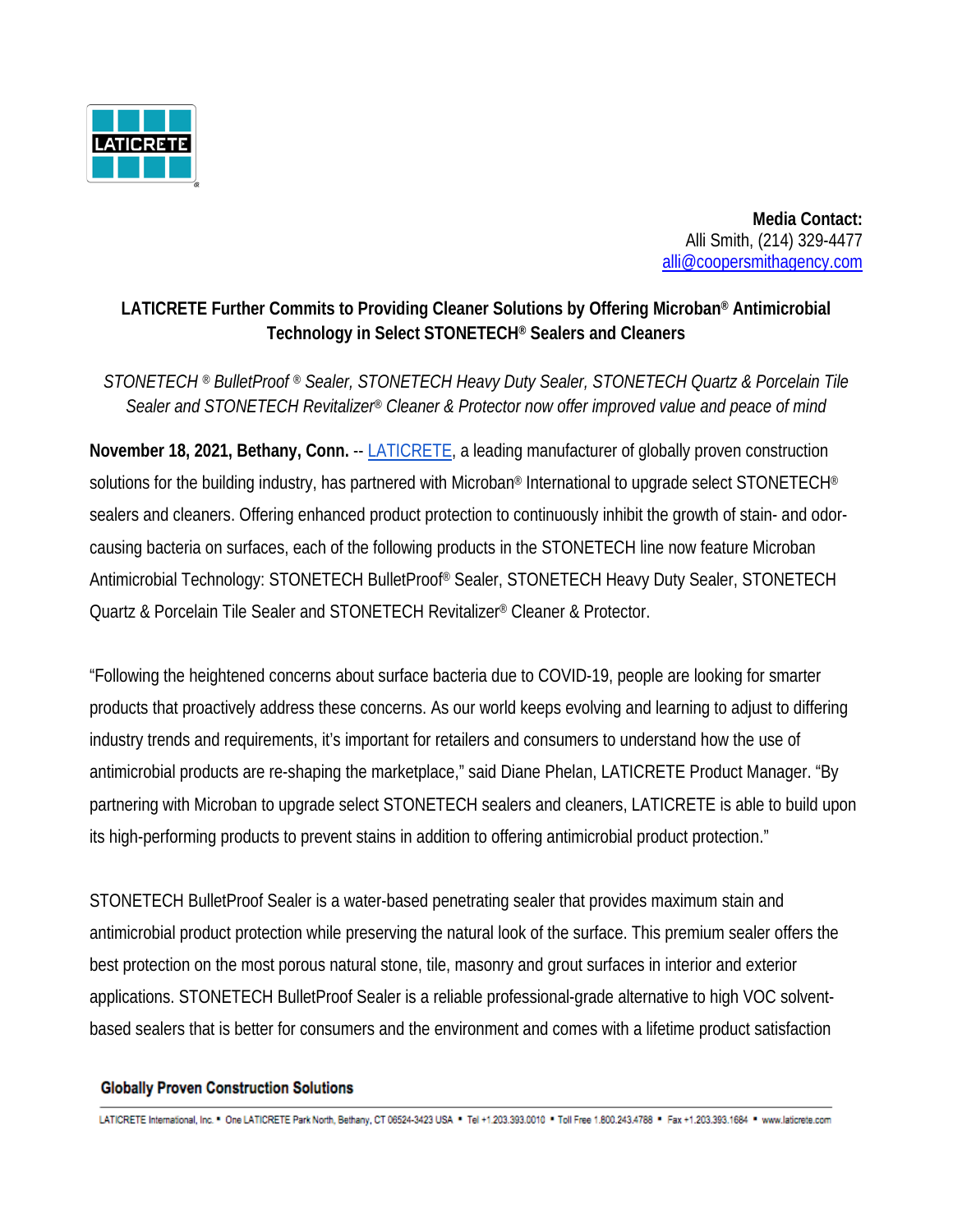guarantee. The product is ideal for use on kitchen countertops, bathroom vanities, backsplashes, walls, floors and more.

STONETECH Heavy Duty Sealer is also a water-based penetrating sealer that provides advanced stain and antimicrobial product protection while preserving the natural look of the surface. It protects against oil and waterbased stains on natural stone, tile, masonry and grout in interior and exterior applications. The product is a safer option to high VOC solvent-based sealers and comes with a 25-year product satisfaction guarantee.

STONETECH Quartz & Porcelain Tile Sealer is designed to protect quartz, engineered stone and tile from stains and the continuous growth of stain- and odor-causing bacteria. The water-based sealer preserves the original look of the surface, is effective in interior and exterior applications and can also be used as a pre-grout sealer.

STONETECH Revitalizer Cleaner & Protector is a three-in-one formula that cleans, reseals and defends. It cleans everyday messes, reseals to reinforce stain protection and continuously defends against the growth of bacteria on stone and grout. This streak-free, daily cleaner contains a built-in sealer to extend sealer life and make surfaces easier to clean. STONETECH Revitalizer Cleaner & Protector keeps natural stone and grout looking as pristine and brilliant as the day it was installed. Its water-based, low VOC formula is great for kitchen countertops, bathroom vanities, backsplashes and more. The product is available in ready-to-use and concentrated formulas in citrus and cucumber scents.

For more information, visit [laticrete.com/tile-and-stone-care-and-maintenance.](https://laticrete.com/tile-and-stone-care-and-maintenance)

# # #

## **About LATICRETE**

LATICRETE is a leading manufacturer of globally proven construction solutions for the building industry. LATICRETE offers a broad range of products and systems covering tile & stone installation and care, masonry installation and care, resinous and decorative floor finishes, concrete construction chemicals, and concrete restoration and care including the LATICRETE® SUPERCAP® System. For over 65 years, LATICRETE has been committed to research and development of innovative installation products, building a reputation for superior quality, performance and customer service. LATICRETE methods, materials, and technology have been field and laboratory proven by Architects, Engineers, Contractors and Owners. Offering an array of low VOC and sustainable products, LATICRETE products contribute to LEED certification, exceed commercial/residential VOC building requirements, and are backed by the most comprehensive warranties in the industry. For more information, visit [laticrete.com.](https://laticrete.com/)